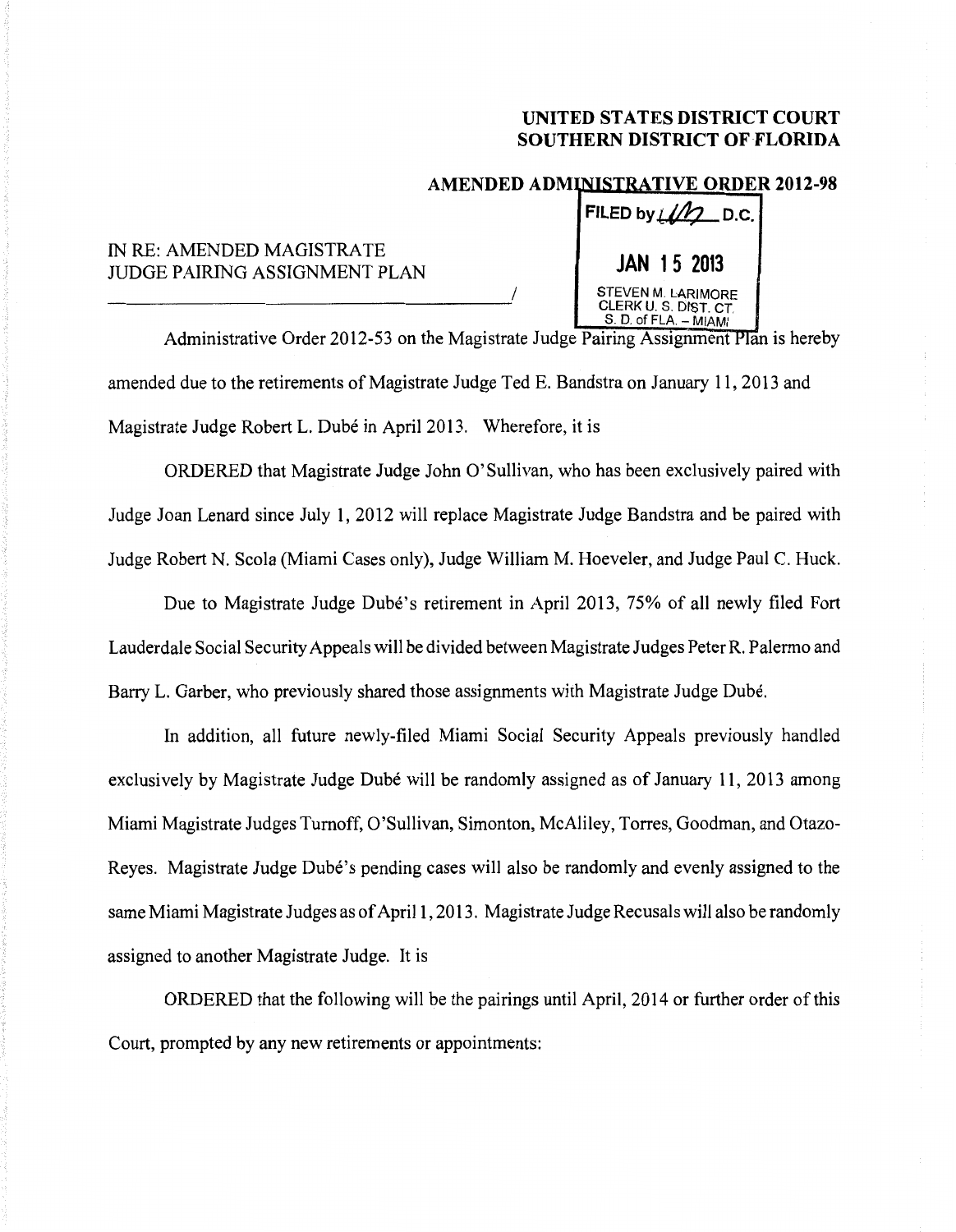| <b>Miami District Judges and Other</b><br><b>Assignments</b>                                                                                                                                       | <b>Paired Magistrate Judges</b>                                              |
|----------------------------------------------------------------------------------------------------------------------------------------------------------------------------------------------------|------------------------------------------------------------------------------|
| Moreno                                                                                                                                                                                             | Otazo-Reyes                                                                  |
| Graham and Gold                                                                                                                                                                                    | Goodman                                                                      |
| Moore and Ungaro                                                                                                                                                                                   | Torres                                                                       |
| Lenard                                                                                                                                                                                             | O'Sullivan                                                                   |
| Seitz and Altonaga                                                                                                                                                                                 | Simonton                                                                     |
| King and Martinez                                                                                                                                                                                  | McAliley                                                                     |
| Scola (Miami Cases Only), Huck and<br>Hoeveler                                                                                                                                                     | O'Sullivan                                                                   |
| Cooke and Williams (Miami Cases Only)                                                                                                                                                              | Turnoff                                                                      |
| Middlebrooks (Miami Criminal Cases)<br>Guilty Pleas, Motions to Suppress and<br>Supervised Release Violation Hearings from<br>all District Judges who may offer them to<br>Magistrate Judge Garber | Garber                                                                       |
| CJA, Budget Reviews, Attorney's Fees and<br><b>Settlement Conferences</b>                                                                                                                          | Palermo                                                                      |
| Land Condemnation Cases                                                                                                                                                                            | Turnoff                                                                      |
| All Social Security Cases assigned to Miami<br>Judges and All Recusals                                                                                                                             | Turnoff, O'Sullivan, Simonton, McAliley,<br>Torres, Goodman, and Otazo-Reyes |

| Fort Lauderdale District Judges and Other<br><b>Assignments</b> | <b>Paired Magistrate Judges</b>                                                |
|-----------------------------------------------------------------|--------------------------------------------------------------------------------|
| Zloch (Criminal Cases)                                          | Matthewman                                                                     |
| Zloch (Civil Cases)                                             | Otazo-Reyes                                                                    |
| Dimitrouleas                                                    | Snow                                                                           |
| Cohn                                                            | Seltzer                                                                        |
| Williams                                                        | Snow (Fort Lauderdale Criminal Cases)<br>Seltzer (Fort Lauderdale Civil Cases) |
| Scola                                                           | Snow                                                                           |
| Rosenbaum (Civil Cases)                                         | Seltzer                                                                        |
| Rosenbaum (Criminal Cases)                                      | Snow                                                                           |